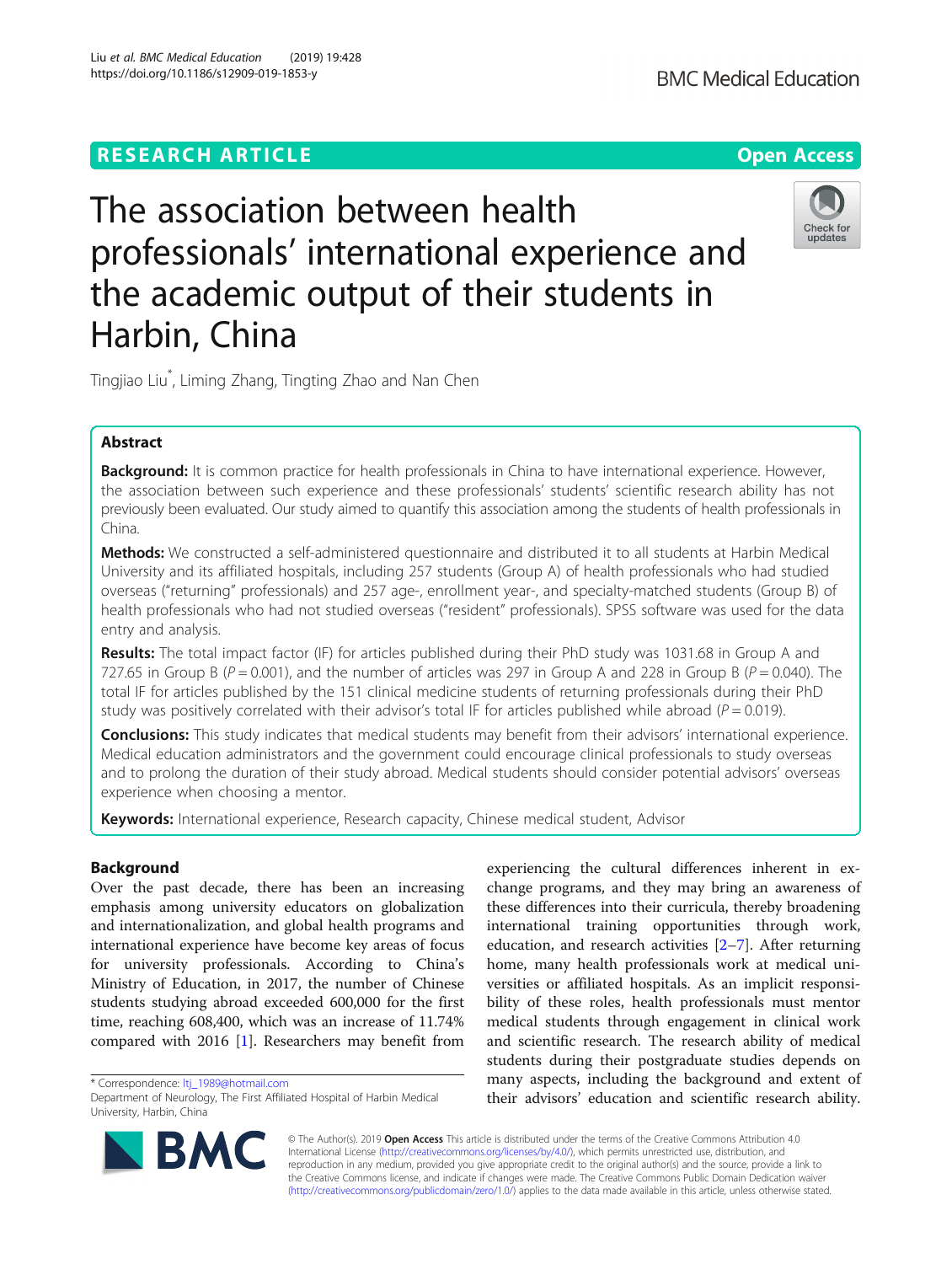Our previous research [[8\]](#page-5-0) has shown that overseas study experience improved health professionals' scientific research ability, but no previous research has examined the impact of overseas experience on those professionals' students' scientific research ability. Is there a gap in the research ability of students of health professionals who studied or trained overseas ("returning" professionals) and that of students of health professionals who did not train overseas ("resident" professionals)? Do returning professionals, as postgraduate advisors, have a greater positive impact on their students' scientific research ability, compared with resident professionals? Does overseas experience play a positive role in the development of the research ability of medical students in China? In this study, we set out to answer these questions and to encourage the construction of a health professionals' overseas-experience database to help postgraduate students choose highly effective advisors. We also hope that our research results will be helpful in forming better training programs for medical students and in improving medical education policy.

# Methods

Harbin Medical University (HMU) is the only Western medical institution in Harbin, in China's Heilongjiang Province. It is a government institution that offers a five-year medical bachelor's degree course, a three-year master's degree course, and a three-year PhD degree course. HMU has recently begun to restructure and reform its medical education program to offer comprehensive solutions to national medical education problems.

This study was conducted from September 2016 to April 2018. During this period, only 1–2% of master's students ( $n = 1561$ ) published a Science Citation Index (SCI) article prior to graduation. In contrast, around 70% of PhD students ( $n = 1083$ ) published SCI articles before graduating. Thus, we included only PhD students in our analyses. PhD students in China are differentiated by their year of enrollment. PhD students in the class of 2015 graduated in June 2018 and their articles may not have been published by the end of the research period, so we selected PhD students enrollment in 2012–2014 for our study. Health professionals with a minimum of 6 months study-abroad experience were categorized as "returning," because we designated 6 months as the minimum experience required to be an independent researcher. Therefore, health professionals with less than 6 months study-abroad experience were excluded from this study. In the study, both "returning" and "resident" professionals had PhD degrees. These professionals were 56 scientific researchers from HMU and 76 clinical doctors from HMU's affiliated hospitals.

We analyzed 257 students of returning health professionals (Group A)-106 from HMU (Group  $A_1$ ), who were trained to be scientific researchers, and 151 from HMU's affiliated hospitals (Group  $A_2$ ), who were trained to be clinical doctors. To collect information effectively, we constructed the questionnaire presented in Additional file [1](#page-5-0) Table S1, which was distributed to each of the 257 students. To ensure confidentiality and a high response rate, three investigators meet the students face to face and distributed the questionnaires to them. The students were required to complete the questionnaires while the investigator was present, and the investigators were not allowed to disclose any information or data collected.

The SCI is internationally recognized as an authoritative scientific literature search tool. We used the SCI impact factor (IF) as an indicator of scientific and research capability. Because authorship contribution is determined differently across institutions and countries and there is no international system to weigh these differences against, we ranked the authors to reflect contribution differences according to HMU's 2013 official promotion system. This system uses the following formulae: first author or corresponding author = IF  $*$  100%; second author = IF  $*$  50%; and third or later author = IF  $*$ 25% [[9](#page-5-0)].

We compared the publishing histories of the students of returning professionals with those of the students of resident professionals to estimate the impact of advisors' overseas experience on their students' research capacity. Other relevant advisor information was included, such as total IF, number of articles published while abroad, duration of overseas study, and age at travel abroad. We tried to find out the correlations between these overt factors and students' scientific research ability and identify which factor should be considered most for students when choosing advisors.

The following data were collected from 257 students of returning professionals: (1) student's and advisor's names; (2) student's and advisor's ages; (3) student's and advisor's sexes; (4) student's enrollment year (Grade); (5) student's school and department; (6) student's total IF for articles published during their PhD study; (7) student's number of articles published during their PhD study; (8) advisor's duration of study or training abroad (months); (9) advisor's age when they went abroad; (10) advisor's total IF for articles published while abroad; and (11) advisor's number of articles published while abroad. We used SPSS, Version 19 (IBM Corp., Armonk, NY) to estimate multiple linear regression models to identify the factors associated with student's IF for articles and with the number of articles students published during their PhD study. To explore the relationship between health professionals' international experience and the academic output of their students, we selected 257 age-, enrollment year-, and specialty-matched students of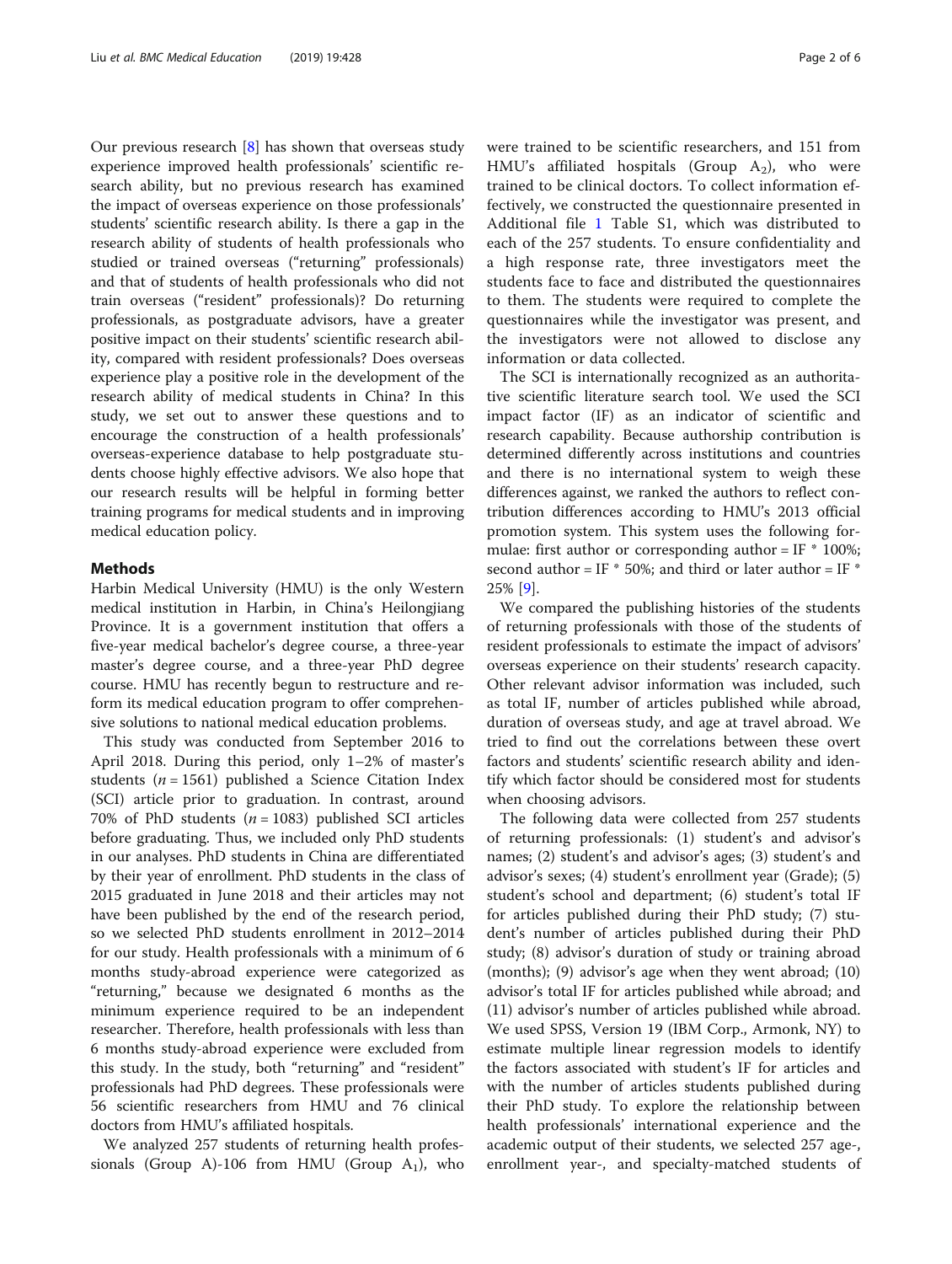<span id="page-2-0"></span>resident professionals (Group B)—106 scientific research students from HMU (Group  $B_1$ ) and 151 clinical medicine students from affiliated hospitals (Group  $B_2$ ). We compared the total IF and the number of articles published between the returning and resident groups. We selected the control group (Group B) based on exact matches for age, year, and specialty with Group A participants. And there were 78 students of Group A who did not have a match. In total, there were 694 students enrolled in 2012–2014, 335 of whom were students of returning professionals. To avoid arbitrarily selecting matching controls, when there was more than one match, we randomly selected one control, without considering student's research backgrounds and advisor's name. We replaced study cases for whom we could not find an exact match with another student who had at least one match. We distributed the same questionnaires to the 257 control students of resident professionals, and questions regarding the advisor's information of studying abroad were not filled.

# Results

In this study, the questionnaire response rate is 100%. Of the 257 students of returning professionals (Table 1, Group A), there were 82 students in the 2012 graduating class, 87 in the 2013 class, and 88 in the 2014 class. Students' ages ranged from 26 to 34 years (mean = 31.29 years). In Group A, there were 106 scientific research students from HMU (Group  $A_1$ : 37 students in the 2012 class, 32 students in the 2013 class, and 37 students in the 2014 class), with an age range of 26–34 years (mean = 31.32 years), and 151 clinical medicine students from affiliated hospitals (Group  $A_2$ : 45 students in the 2012 class, 55 students in the 2013 class, and 51 students in the 2014 class), with an age range of 26–34 years (mean, 31.26 years). Similarly, there were 257 age-, enrollment year-, and specialty-matched students of resident professionals with the same grade and age proportion as those in Group A (Table [2](#page-3-0), Group B), consisting of 106 scientific research students (Group  $B_1$ : 37 students in the 2012 class, 32 students in the 2013 class, and 37 students in the 2014 class), with an age range of 26–34 years (mean = 31.32 years), and 151 clinical medicine students (Group  $B_2$ : 45 students in the 2012 class, 55 students in the 2013 class, and 51 students in the 2014 class), with an age range of 26–34 years (mean = 31.26 years).

The IF for articles published by individual students of returning professionals during their PhD study (Table 1, Group A) ranged from 0.00 to 58.23 (mean = 4.01), and the number of articles ranged from 0 to 10 (mean  $=$ 1.16). The total IF for articles published during PhD study in Group A was 1031.68, and the total number of articles was 297. The total IF for articles published

Table 1 Data of 257 students of returning professionals (Group A), including 106 scientific research students (Group  $A_1$ ) and 151 clinical medicine students (Group  $A_2$ )

|                                                      | Maximum              | Minimum           | Mean                         |
|------------------------------------------------------|----------------------|-------------------|------------------------------|
| Total IF of papers published during<br>PhD           | Group A<br>58.23     | Group A<br>0      | Group A<br>4.01              |
|                                                      | Group $A_1$<br>58.23 | Group $A_1$<br>0  | Group $A_1$<br>4.17          |
|                                                      | Group $A_2$<br>26.82 | Group $A_2$<br>0  | Group $A_2$<br>3.91          |
| Number of papers published<br>during PhD             | Group A<br>10        | Group A<br>0      | Group A<br>1.16              |
|                                                      | Group $A_1$<br>10    | Group $A_1$<br>0  | Group A <sub>1</sub><br>1.15 |
|                                                      | Group $A_2$<br>4     | Group $A_2$<br>0  | Group $A_2$<br>1.16          |
| Tutor's duration of studying abroad<br>(months)      | Group A<br>192       | Group A<br>6      | Group A<br>38.54             |
|                                                      | Group $A_1$<br>192   | Group $A_1$<br>6  | Group $A_1$<br>42.16         |
|                                                      | Group $A_2$<br>120   | Group $A_2$<br>12 | Group $A_2$<br>36            |
| Tutor's age of going abroad                          | Group A<br>46        | Group A<br>30     | Group A<br>36.39             |
|                                                      | Group $A_1$<br>46    | Group $A_1$<br>32 | Group $A_1$<br>36.51         |
|                                                      | Group $A_2$<br>45    | Group $A_2$<br>30 | Group $A_2$<br>36.30         |
| Tutor's total IF of papers published<br>while abroad | Group A<br>94.69     | Group A<br>0      | Group A<br>7.59              |
|                                                      | Group $A_1$<br>94.69 | Group $A_1$<br>0  | Group $A_1$<br>11.35         |
|                                                      | Group $A_2$<br>60.22 | Group $A_2$<br>0  | Group $A_2$<br>4.94          |
| Tutor's number of papers published<br>while abroad   | Group A<br>30        | Group A<br>0      | Group A<br>2.58              |
|                                                      | Group $A_1$<br>30    | Group $A_1$<br>0  | Group A <sub>1</sub><br>4.17 |
|                                                      | Group $A_2$<br>13    | Group $A_2$<br>0  | Group $A_2$<br>1.46          |

during PhD study was  $441.61$  in Group  $A_1$  and 590.07 in Group  $A_2$ . The number of articles was 122 for Group  $A_1$ and 175 for Group  $A_2$ . In contrast, the individual IF for resident professionals (Table [2,](#page-3-0) Group B) ranged from 0.00 to  $21.66$  (mean = 2.83), and the number of articles ranged from 0 to 5 (mean =  $0.89$ ). The total IF for articles published in Group B was 727.65, and the total number of articles was 228. A wide gap was observed between Group A and Group B for both total IF and number of articles. The total IF for articles published was 286.79 in Group  $B_1$  and 440.86 in Group  $B_2$ . The number of articles was 81 in Group  $B_1$  and 147 in Group  $B<sub>2</sub>$ . We compared the mean scores using a *t*-test for three paired samples (Group A and Group B, Group  $A_1$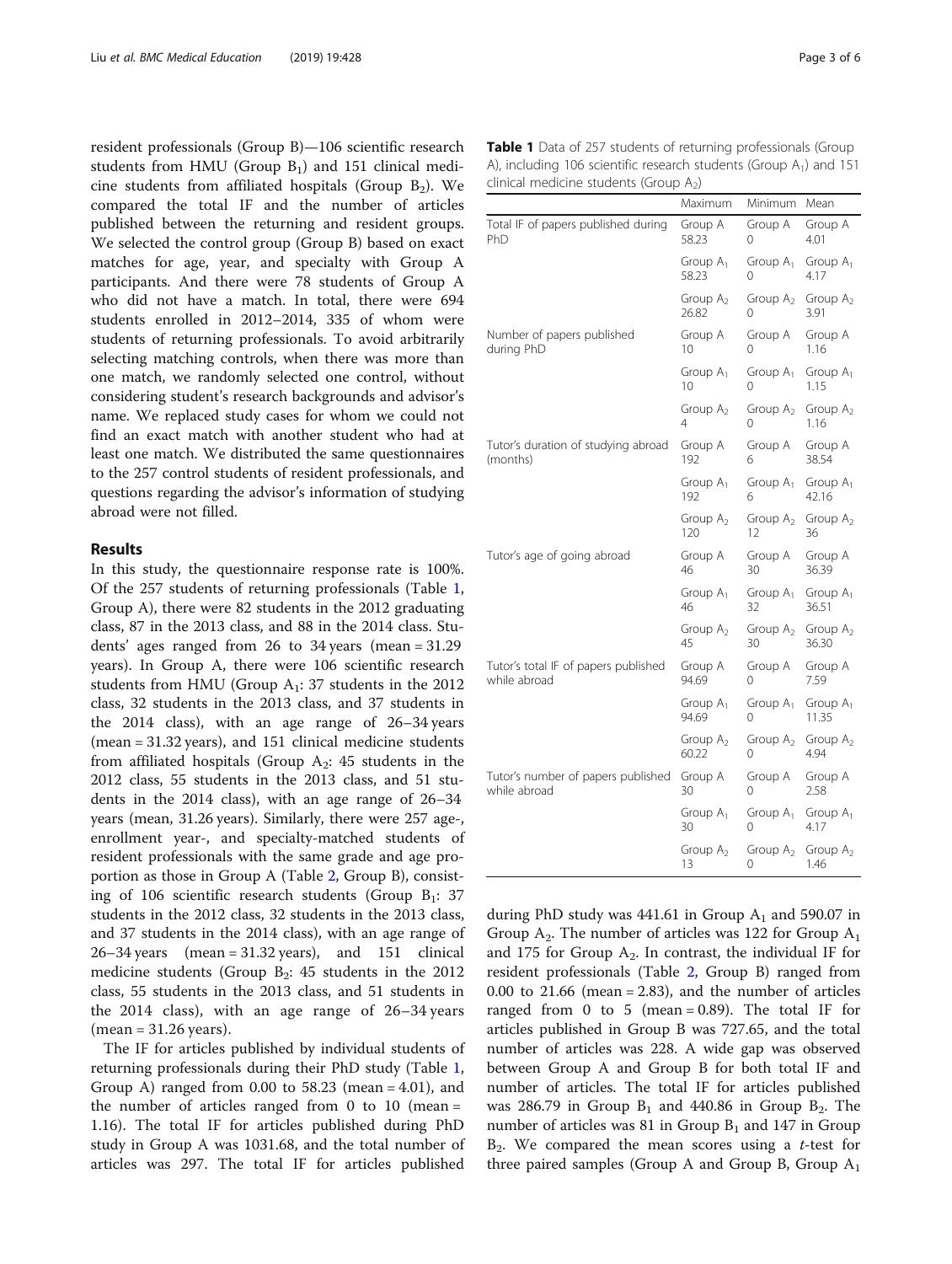<span id="page-3-0"></span>Table 2 Data of 257 students of resident professionals (Group B), including 106 scientific research students (Group B<sub>1</sub>) and 151 clinical medicine students (Group  $B_2$ )

|                                            | Maximum              | Minimum Mean                    |                     |
|--------------------------------------------|----------------------|---------------------------------|---------------------|
| Total IF of papers published<br>during PhD | Group B<br>21.66     | Group B<br>$\left( \right)$     | Group B<br>2.83     |
|                                            | Group $B_1$<br>21.66 | Group $B_1$<br>$\left( \right)$ | Group $B_1$<br>2.71 |
|                                            | Group $B_2$<br>12.13 | Group $B_2$<br>$^{(1)}$         | Group $B_2$<br>2.92 |
| Number of papers published<br>during PhD   | Group B<br>5         | Group B<br>$^{(1)}$             | Group B<br>0.89     |
|                                            | Group $B_1$<br>5     | Group $B_1$<br>$\left( \right)$ | Group $B_1$<br>0.76 |
|                                            | Group $B_2$<br>4     | Group $B_2$<br>$\left( \right)$ | Group $B_2$<br>0.97 |

and Group  $B_1$ , and Group  $A_2$  and Group  $B_2$ ; Fig. 1). We found statistically significant differences between Group A and Group B for total IF  $(P = 0.001)$  and total number of articles  $(P = 0.040)$ . There were significant differences in the mean scores for total IF  $(P = 0.040)$  and the total number of articles ( $P < 0.001$ ) between Group A<sub>1</sub> and Group  $B_1$ . Group  $A_2$  and Group  $B_2$  had significantly different mean scores for total IF  $(P = 0.009)$ , but the difference between these groups for the total number of articles ( $P = 0.061$ ) was not statistically significant.

Given the results of our multiple linear regression analysis of all 257 students of returning professionals (Table [1](#page-2-0)), we concluded that the IF earned during a student's PhD study was not related to their advisor's study-abroad duration  $(P = 0.719)$ , their advisor's age when they studied abroad ( $P = 0.088$ ), or their advisor's number of articles published while abroad  $(P = 0.843)$ . However, the total IF for articles published by the 151 clinical medicine students of returning professionals during their PhD study was positively correlated with their advisor's total IF for articles published while abroad  $(P = 0.019)$ . A strong linear association was observed between the total IF for articles published by the clinical medicine PhD students of returning professionals and the total IF for their advisor's articles published while abroad. However, for the full sample, the number of articles published by returning professionals' students during their PhD study was not associated with their advisor's study-abroad duration ( $P = 0.883$ ), their advisor's age when they studied abroad  $(P = 0.310)$ , their advisor's total IF for articles published while abroad ( $P =$ 0.408), or their advisor's number of articles published while abroad  $(P = 0.880)$ .

# **Discussion**

Engagement in international training experiences provides significant benefits to health professionals, including an appreciation of cultural diversity, the capacity to adapt to societal change, knowledge of alternative approaches to health and disease, and an understanding of public health and its implications for underserved populations. It is often assumed that a health professional's study-abroad experience has a positive influence on the scientific research capacity of their students; however, such an influence had not previously been evaluated in



Fig. 1 Total IF and number of papers of returning professionals' students and resident professionals' students during their PhD. a Total IF of returning professionals' students and resident professionals' students. b Number of papers of returning professionals' students and resident professionals' students. Group A/A<sub>1</sub>/A<sub>2</sub>: returning professionals' students; Group B/B<sub>1</sub>/B<sub>2</sub>: resident professionals' students. For 3 paired samples (Group A and Group B, Group A<sub>1</sub> and Group B<sub>1</sub> and Group A<sub>2</sub> and Group B<sub>2</sub>) statistical differences were found for total IF of papers (\*\*P < 0.01,  $*P < 0.05$ ) using a t-test. But for number of papers statistical differences ( $*P < 0.01$ ,  $*P < 0.05$ ) were only found for 2 paired samples (Group A and Group B and Group  $A_1$  and Group  $B_1$ ) using a t-test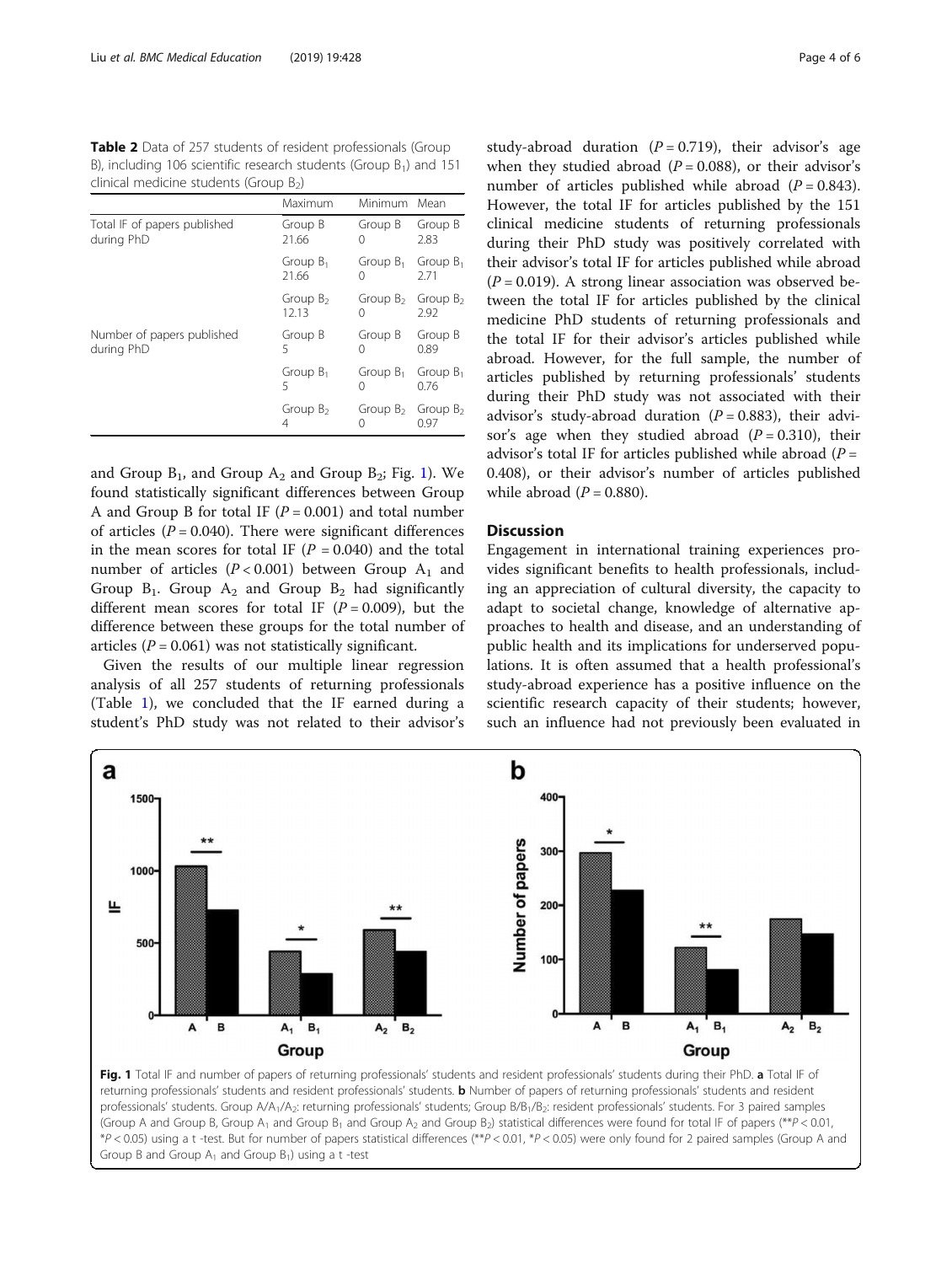China. Our study revealed that, for both scientific research students and clinical medicine students, there is a wide gap between the research abilities of students of returning professionals and students of resident professionals. These data strongly suggest that not only scientific research students but also clinical medicine students can benefit from their advisors' international experience, presumably because their research capacity is indirectly elevated by their advisors' broadened horizons. These findings suggest that advisors with overseas experience will cultivate more capable medical students.

How can China promote this positive influence? There is no precedent for establishing legislation or other official measures that incentivize medical trainees and professionals to gain research experience overseas [\[10](#page-5-0)]. It is important for clinical faculty, administrators, and government officials engaged in medical education to integrate resources into training programs that support advisors' overseas training for the purpose of improving medical students' research capacity. We found a significant relationship between the total IF for articles published by the clinical medicine PhD students of returning professionals and the total IF for advisor's articles published while abroad. Furthermore, our previous work has shown that this relationship was tied to the advisor's duration of study abroad but not to their age when they studied abroad [\[8](#page-5-0)]. In contrast, the total IF for articles published by the 106 scientific research students during their PhD study was not associated with their advisor's total IF for articles published while abroad  $(P > 0.05)$ .

On the basis of our findings, we conclude that medical education administrators and the government could encourage clinical professionals to study overseas and to prolong the duration of their study abroad to a minimum of 24 months to improve the IF of their work while overseas. For example, the China Scholarship Council, which currently requires traveling scholars to cover their own living and tuition expenses for prolonged overseas stays, could consider offering additional support for up to 2 years to the most outstanding scholars.

Another conclusion we drew from our findings is that medical students should consider their potential advisors' overseas experience when choosing a mentor. Advisors with overseas experience tend to cultivate medical students with higher research ability.

Health professionals cannot produce articles worthy of a high IF without state-of-the-art laboratory equipment and facilities. Health professionals studying at overseas institutions have access to fully equipped and up-to-date laboratories that allow them to engage with advanced technology and move their research ideas forward. After spending time overseas, these professionals import these experiences and skills upon returning to China, and they

incorporate them into their research and teaching. In contrast, the innovative thinking and research capacity of resident professionals is hampered by the limited infrastructure in China, possibly leading to resident professionals not cultivating an equivalent research capacity in their students, compared with returning professionals.

During our research with returning professionals and their students, many reported finding more innovative conditions and attitudes abroad, compared with Chinese institutions. This seemed to be the main factor that motivated them to study abroad. This difference is not only because of poor research conditions in China, but also because of insufficient investment in medical research. We argue that officials at higher levels of the political hierarchy should take bold steps to improve the national research capability and to cultivate more innovation among medical experts.

Besides, in the near future, we are going to do further research on how international experiences of advisors in English language countries versus non-English language countries, and low-resource environments versus highresource environments, would impact the academic output of their students in order to find out the optimization training model for health professionals in China.

# Study limitations

Our work is an initial effort to better understand the impact of health professionals' study-abroad experience on their PhD students' research productivity, using medical institutions in Harbin as a case study. We were only able to recruit a small sample from a single medical school and its four affiliated hospitals; therefore, we cannot generalize our findings to the entire medical education situation in China. Additionally, because authors make non-uniform decisions about assigning authorship for research contributions and there is no international standard for ranking authors in a universal manner, we ranked authors using HMU's promotion system (2013); however, this system cannot be applied to SCI articles worldwide. Furthermore, professionals who undertook 6 months or more of international training are likely to have high-level administrative titles, so more candidates apply for PhD positions with these professionals. Only one or two students can obtain PhD positions with each professional per year, so the students of these professionals are likely to be particularly competitive among their peers. Consequently, these students may have higher capability and motivation at baseline, when they enter the PhD program, so comparisons of students of returning and resident professionals may be biased unless the students' capability to conduct research and write articles at baseline can be quantified and matched. Furthermore, professionals who are selected for overseas training may be more accomplished because of prior